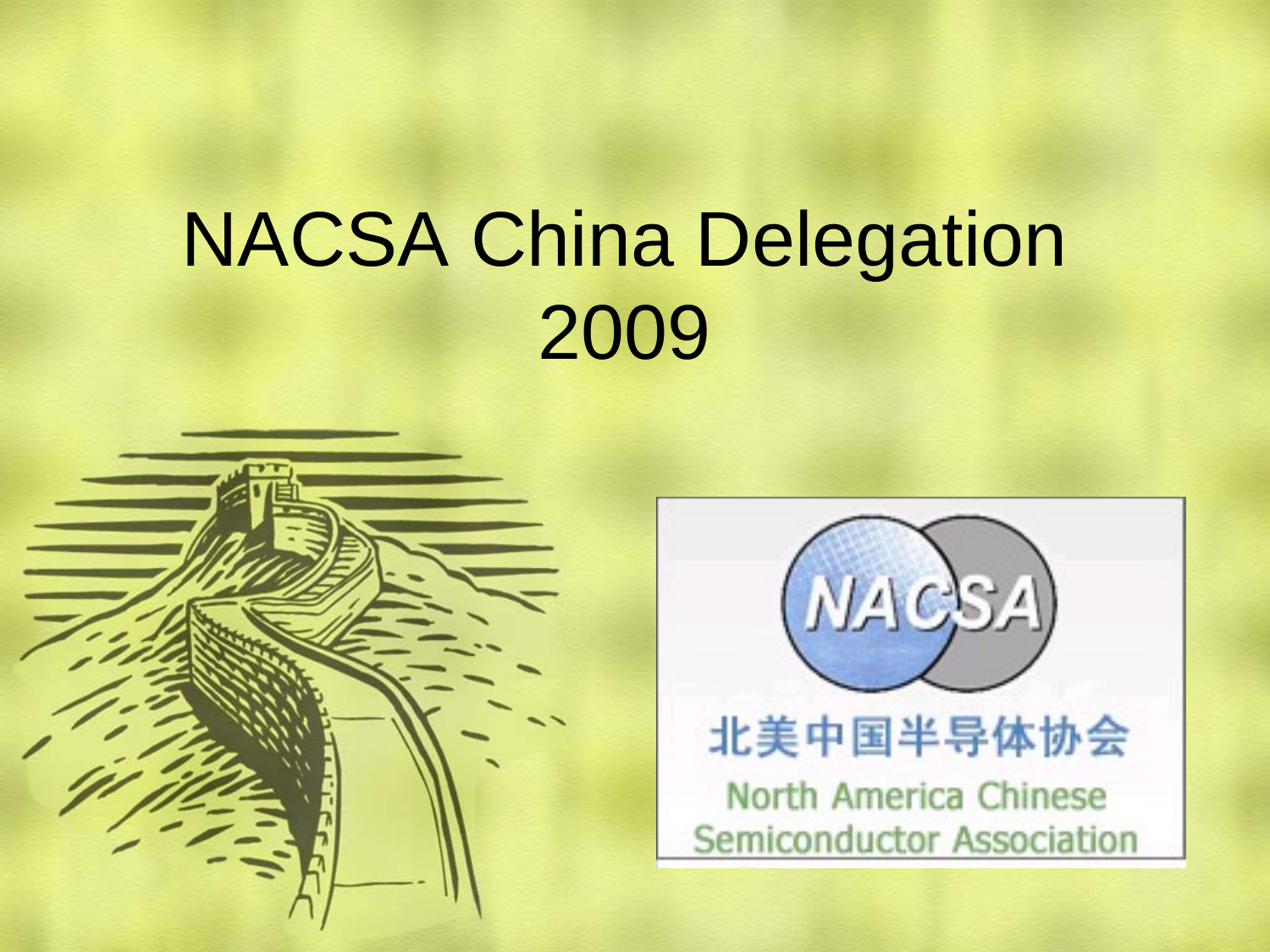# NACSA China Trip 2009

• Who

– Entrepreneurs, investors, executives, professionals

- Why
	- Visit high tech parks and companies
	- Meet executives and government officials
	- Understand the local markets
	- Explore business opportunities
	- Build networks
	- Attend IC-China 2009 conference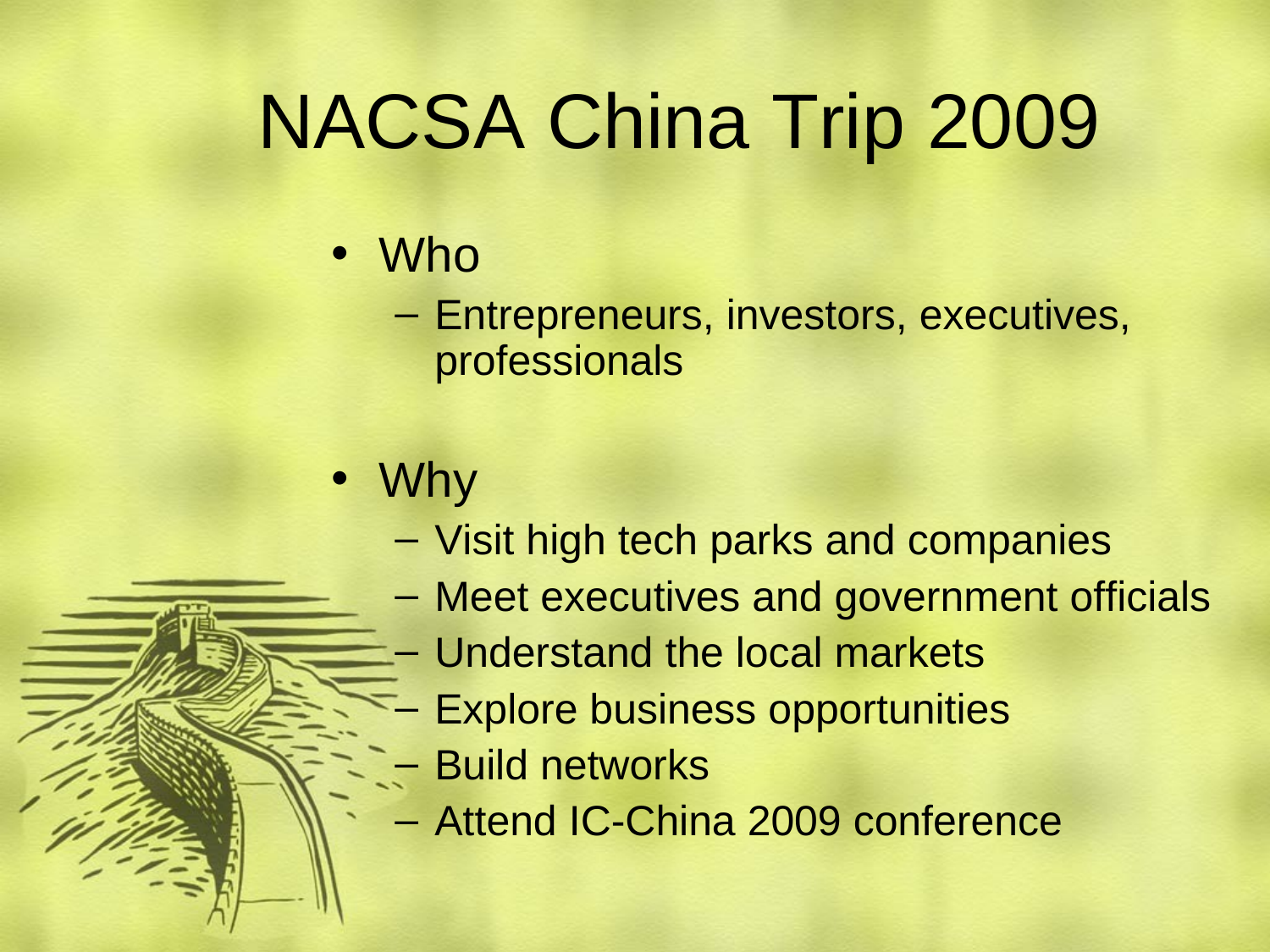## **Itinerary**



Trip Dates:**Oct 11-25** – Oct. 11-13: Beijing, Tianjin

- Oct. 14-17: Sichuan (Chengdu, Chongqing)
- Oct. 18-25: Shanghai and Yangtze Delta (Suzhou, Wuxi, Zhengjiang, Hangzhou, Jiangying, etc.).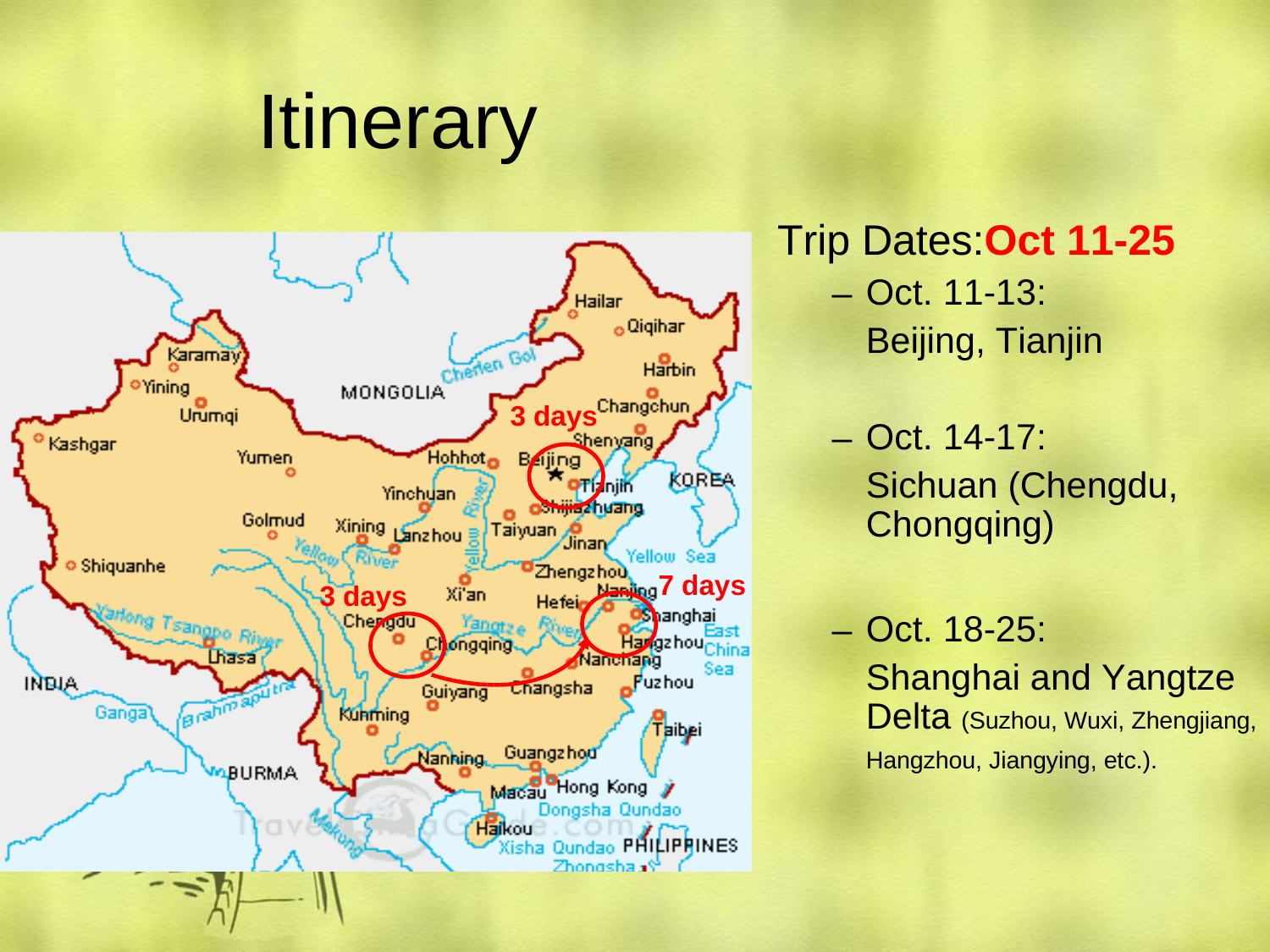

### 天津经济技术开发区



中美村科技园区

#### **TEDA**

Tianjin Economic - Technological Development Area



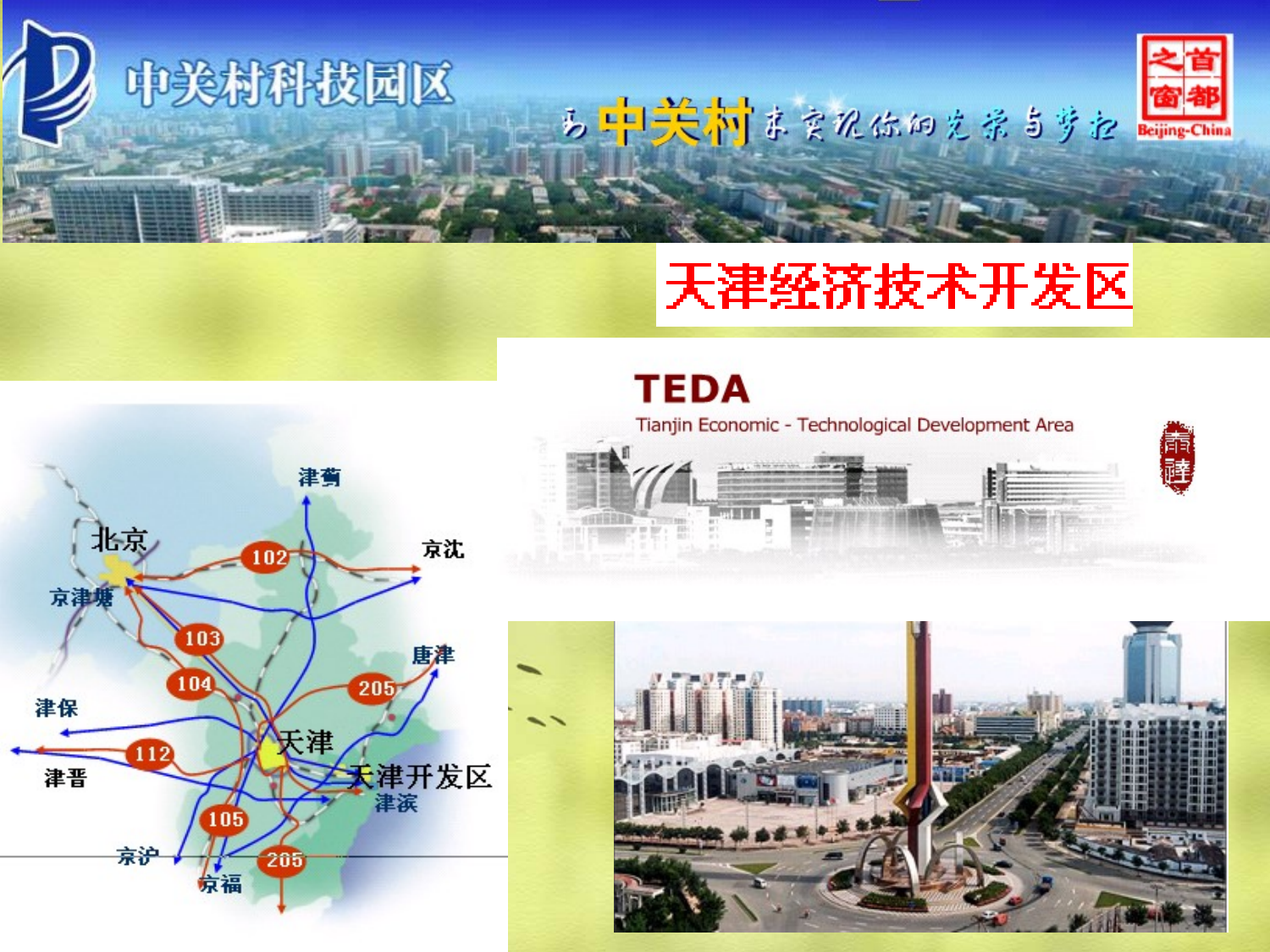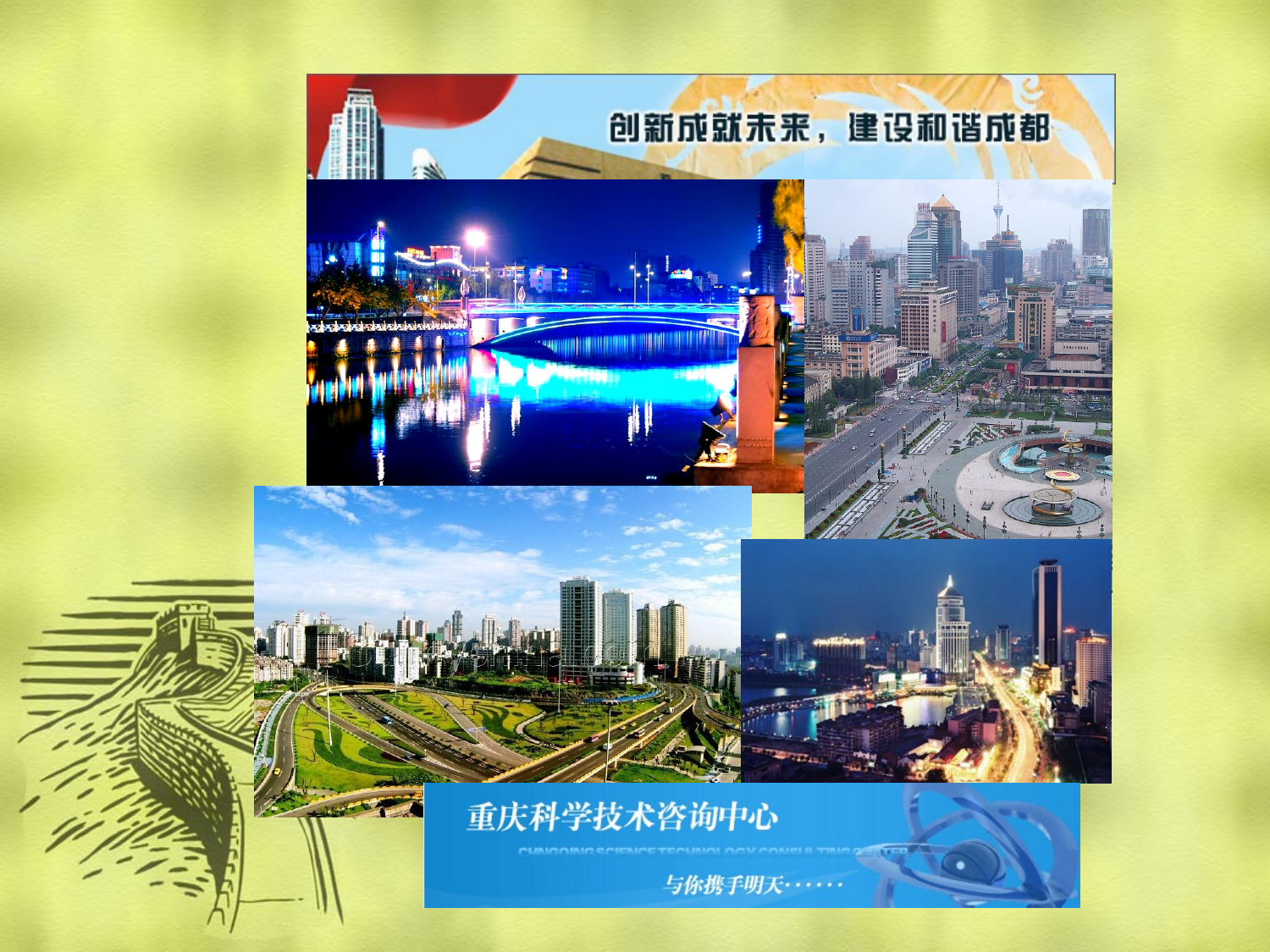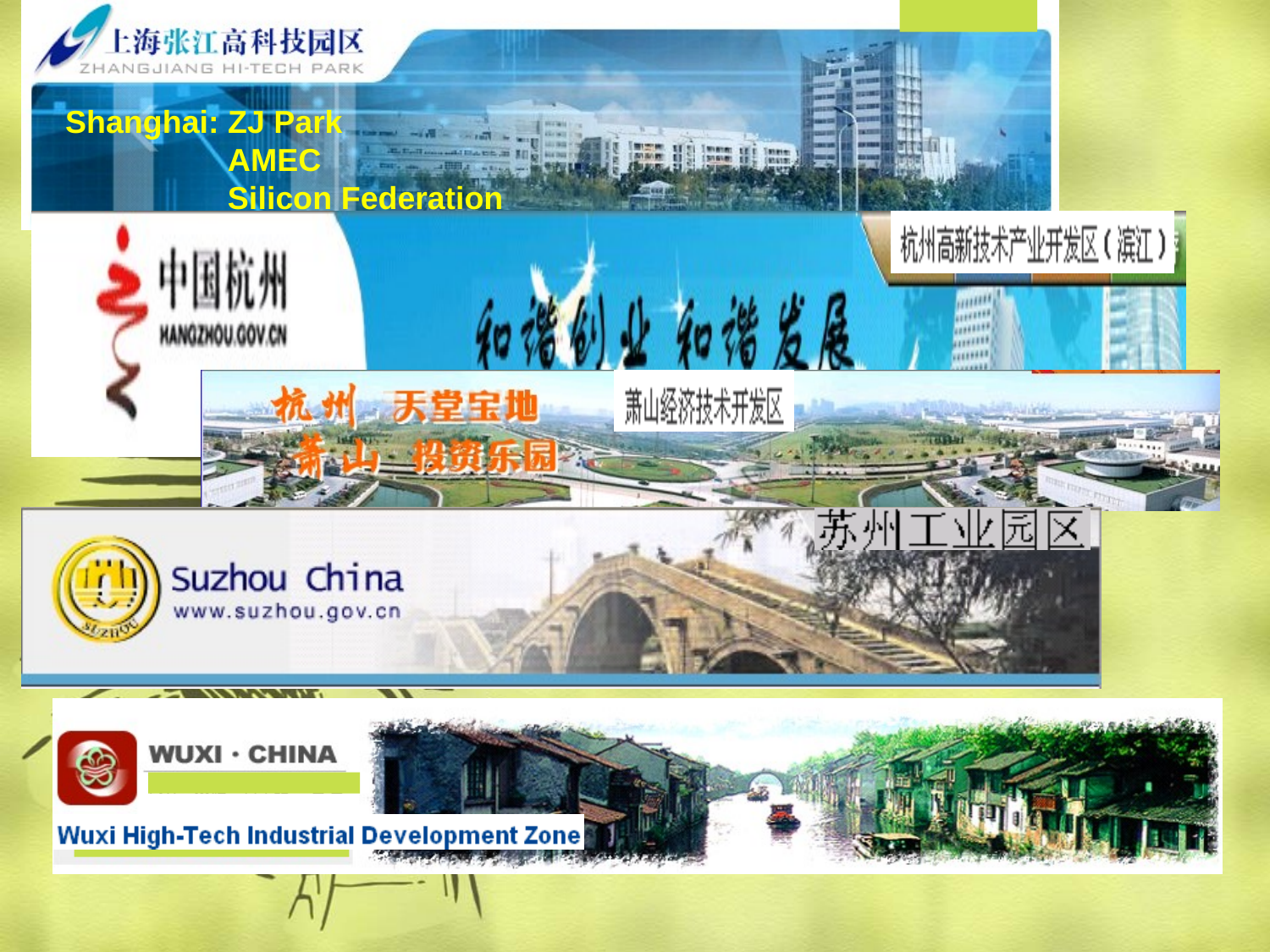### **Cost**

- Cost
	- Delegates responsible for own airfare to **China**
	- \$500 advanced payment for additional expenses
		- Exact amount will be determined after the trip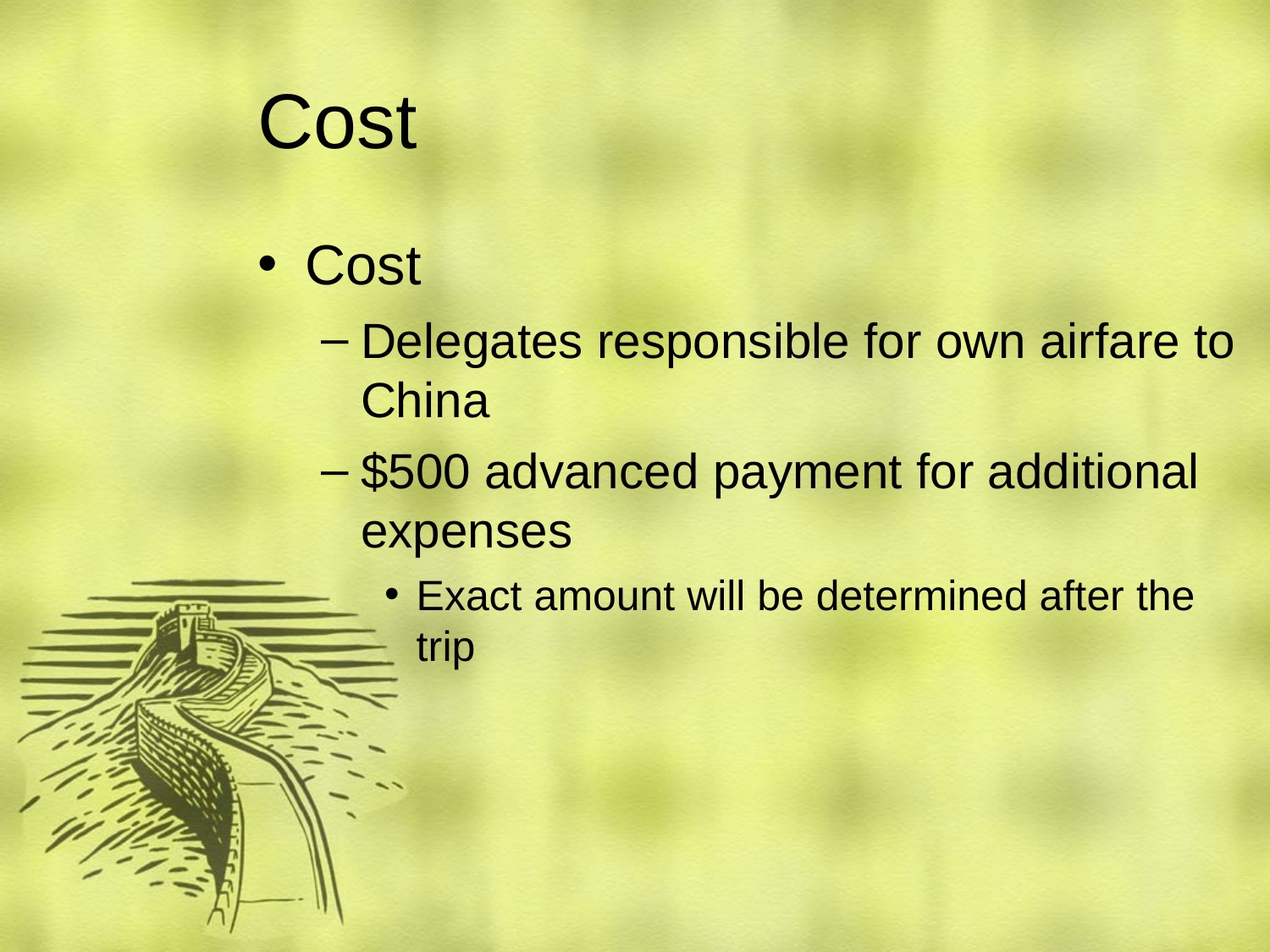# How to Apply

- Submit executive summary of your business plan by 8/31
	- Any high tech-related fields, including IC, cleantech, IT, etc
	- Help to match similar interests in China
	- Can be a startup, JV, or other business plans



- NACSA Trip Committee will review your business plan and provide valuable feedback
- Finalize travel plans by 9/15